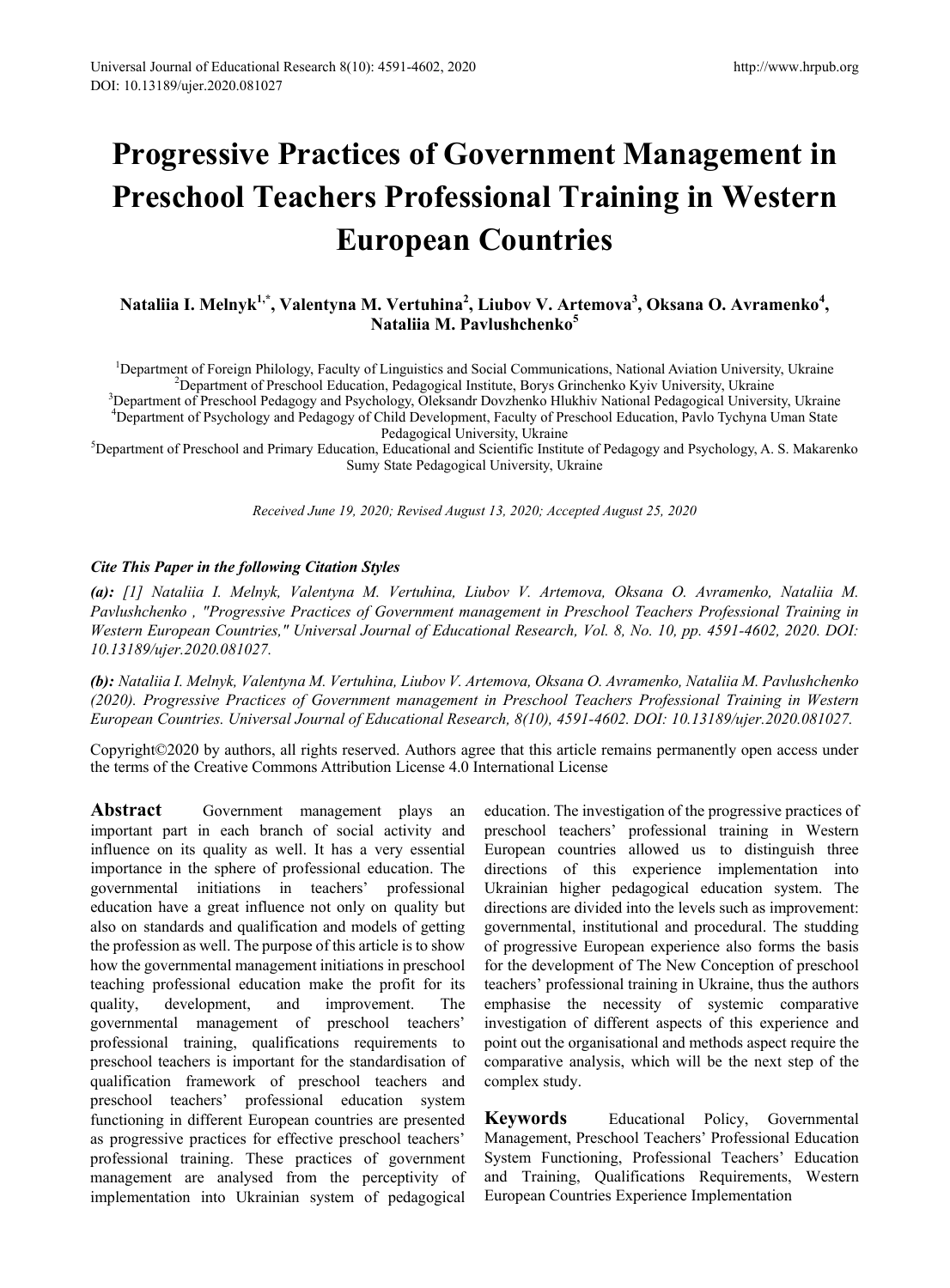# **1. Introduction**

The general trend in our times toward increasing intervention by the state in economic affairs has led to a concentration of attention and dispute on the areas where new intervention is proposed and to an acceptance of whatever intervention has so far occurred as natural and unchangeable. The current pause, perhaps reversal, in the trend toward collectivism offers an opportunity to re-examine the existing activities of government and to make a fresh assessment of the activities that are and those that are not justified. This paper attempts such a re-examination for education.

Education is today largely paid for and almost entirely administered by governmental bodies or non-profit institutions. This situation has developed gradually and is now taken so much for granted that little explicit attention is any longer directed to the reasons for the special treatment of education even in countries that are predominantly free enterprise in organization and philosophy. The result has been an indiscriminate extension of governmental responsibility and its influence on the quality and. The role assigned to the effective practices of government management in any particular field depends, of course, on the principles accepted for the organization of society in general [1]. The *interest* and *the subject* of our investigation are the progressive practices of government management of preschool teachers' professional training in Western European countries.

*The main idea of the investigation* presented in this issue is to investigate preschool teachers' professional training practices in Western European countries from the perceptivity of its implementation into Ukrainian higher pedagogical education as the country from post-SSR region. The conclusions and results of the issue will be useful for the similar countries which eager to develop the qualitative and according to European standards system of pedagogical training. In order to give the qualitative characteristic of positive government practices in preschool teachers' professional training in Western European countries, we have overlapped our choice by only three European countries (German, Breat Britain and France). The choice is also connected with that these countries are the primaries which initiated the process of European countries' educational and professional system integration [2]. Until the early 1990s most eastern European education systems followed the old Soviet model [3]. In Europe, many countries were influenced by the British, German, and French systems, but there were numerous variations, some of which are treated here [4].

Thus, *the aim of the article is* to demonstrate how positive experience of preschool teachers' professional training in leading German, English and French universities could be implemented into the pedagogical educational system of Eastern post-soviet countries.

The task, which was realized through investigation, laid in the staged-solving comparative analysis of the different aspects of preschool teachers' professional training. These aspects included:

- describing the governmental management of professional preschool teachers' training in Western European countries (Germany, France, Great Britain) for distinguishing the progressive experience in this aspect;
- studding qualifications requirements to preschool teachers in western European countries which is important for the standardisation of qualification framework of preschool teachers in Ukraine or other Eastern European countries;
- distinguishing the main characteristics of modern preschool teachers' professional education system functioning in Western European countries, which will help to point out the most progressive ideas of the Western European countries' experience in preschool teachers' professional training;
- distinguishing the perceptivity of Western European countries experience in preschool teachers' professional training into Ukrainian system of pedagogical education.

# **2. Materials and Methods**

In the process of analytically-comparative investigation it's vital to take into account the methodological approaches of preschool teachers' professional training in the EU countries, thus the research referred to a set of interrelated groups of approaches identified by [5], [6]: basic (dialectic, systemic and integral, systemic and historical, synergetic), paradigmatic (cultural, axiological, paradigmatic) and instrumental (comparative, hermeneutical, parametric, interval, narrative and thesaurus-based). The instrumental approach to identifying models and peculiarities of preschool teachers' professional training in the Western EU countries was defined as the main one.

The key specific method of the research is comparative pedagogical analysis, which is an integrated method encompassing a set of research tools aimed at identifying common and distinct in the pedagogical objects being compared [7]. This method is one of the effective means of comparative analysis that is a binary comparison or binary analysis [8], which ensures "a profound and detailed comparison of the two countries' education systems, which correlates the problems of education with the broad historical cultural and socio-political context [9]. In [9] was identified two types of binary comparisons as follows: the first type – a comparison of the national and foreign general education systems; the second type – a comparison of two foreign countries' education systems).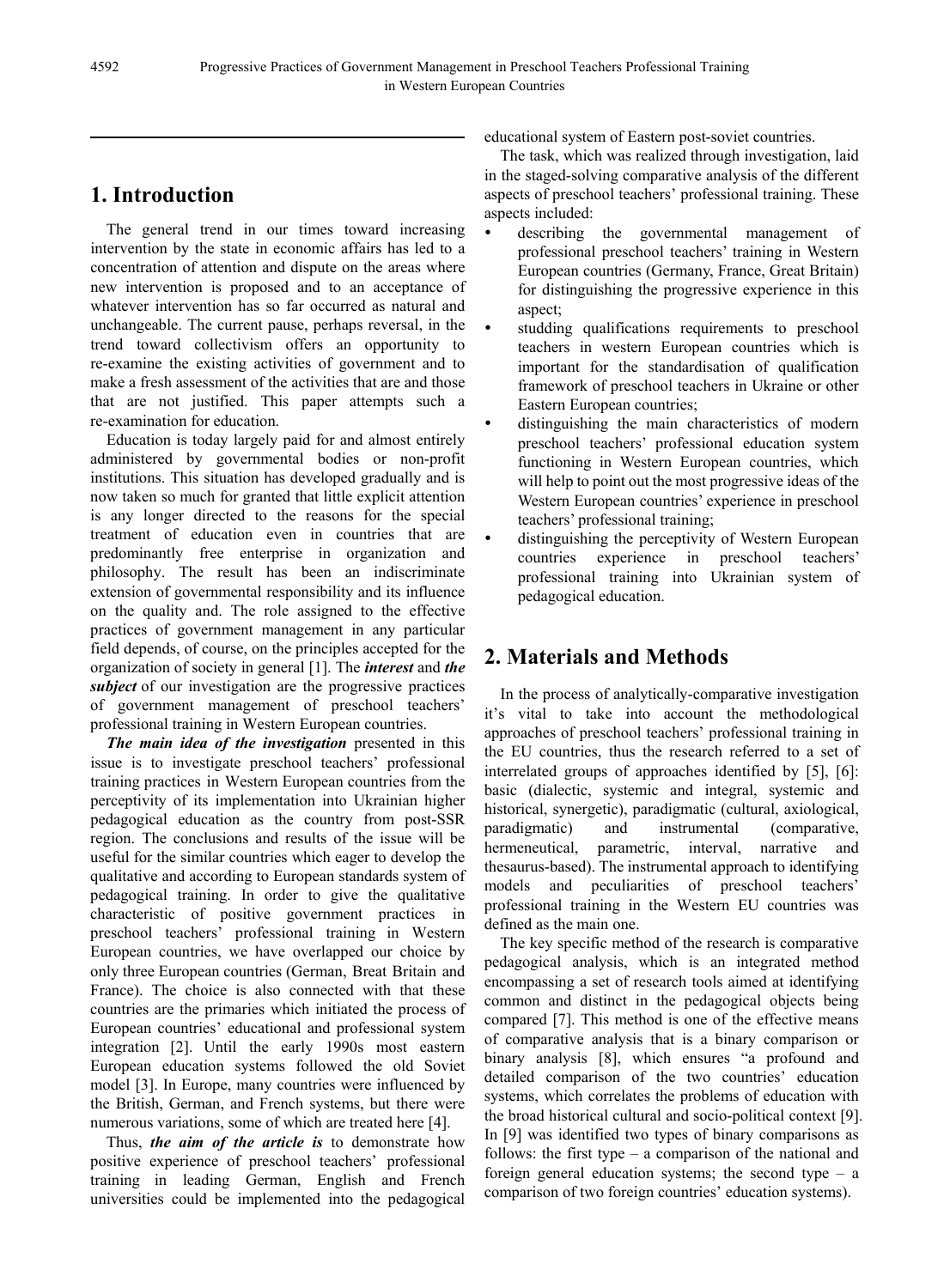Defining approaches and principles is an important and integral step of comparative studies, however, it is equally important to identify a set of methods that ensure the implementation of this study. In addition to the mentioned approaches of the study, it should be emphasized that, as in any type of research work, the study used *general scientific methods* such as *theoretical analysis* and *synthesis*, *concretization*, *analogy*, *modelling*, *generalization*, *systematization*, *classification*, allowing to allocate a key problem, to form the scientific apparatus and the concept of research, to reveal essential characteristics, leading tendencies and regularities of development of pedagogical phenomena, experience on the research problem, etc.

A necessary condition for a qualitative comparative study is the *collection and primary processing of the actual material*, which is carried out using various methods. *Empirical methods* such as *observation*, *interviews* (oral - interview and written - questionnaires, testing), *interviews* provided a wide range of views on the study of different groups of respondents: preschool teachers, administrative staff of preschools in Ukraine and Western Europe, teachers of higher educational institutions, trainers of professional pedagogical courses, employees and listeners of the sphere of professional training, heads of higher educational institutions and centres of professional development and training, etc.

Comparative pedagogical research is impossible without the use of the *method of studying the actual material*, for e.g. without the study of normative documents, pedagogical documentation, educational and methodical literature, statistical data. The important factual material for the knowledge and comparison of pedagogical objects and phenomena is contained in monographic studies, publications of periodicals, collections of scientific papers and conference proceedings, the Internet, etc.

One of the most important instrumental methods was *the method of binary comparison* of pedagogical practices and particular organizational elements in the training of preschool teachers. During the research period (2012-2020) in the context of private trips and internships at universities of Germany, France, Austria, Sweden and Bulgaria, a representative of the authors' team carried out direct observation of the peculiarities of the organization of professional training of educators in the countries selected for analysis; conversations were held with colleagues, students, administration, etc.

Based on different approaches (dialectical, system-holistic, system-historical, synergetic, culturological, axiological, paradigmatic, acmeological, comparative, hermeneutic, parametric, interval, narrative and thesaurus) which contained different systematic methods (*observation*, *interviews, collection and primary processing of the actual material, method of studying the actual material, method of binary comparison etc.*) the investigation of preschool teachers pedagogical education

and training have been analysed thoroughly, as each of the approaches involved a deep understanding of the phenomenon of preschool teachers professional training.

# **3. Results and Discussions**

# **3.1. Governmental Management of Professional Preschool Teachers' Education in Western European Countries (Germany, France, Great Britain)**

#### 3.1.1. Germany

The modern system of vocational training for preschool teachers in Germany is based, for the most part, on the conclusions of the Conference of the Ministry of Culture of 2000 and the Framework Agreements of 2000 and 2002. Thus, in accordance with the Framework Agreement of 2000, the main objective of the training of a preschool teacher is the formation of a highly qualified specialist in pre-school education and education, able to work with children in public and private institutions. The terms of admission remained virtually unchanged in relation to the previous ones, which were issued in 1967 – the age of admission of at least 17 years, the presence of a certificate of completion of high school or vocational training, as well as a certificate of passing a pedagogical practice in a particular kindergarten that is a priority. At the same time, according to the results of the [10], the structure of training, which has grown from two to five years of study with compulsory practical training in various socio-pedagogical spheres of activity, has changed considerably. The content of curricula with compulsory subjects (pedagogy, psychology, children's literature, social hygiene, jurisprudence) was enriched by the educational thematic areas: communication and society, socio-pedagogical theory and practice, musical aesthetic creativity, ecology and health, organization, jurisprudence and management, religion / ethics in accordance with the law of the land, etc. The model of training involves different types of practice, an increase in the academic load (up to 3.600 hours); the division of exams into two parts [10].

The Framework Agreement of 2002 introduced changes to the goal of vocational training, which at the present stage requires the development of the ability to implement educational, educational tasks and the implementation of independent childcare in any social–pedagogical field; promotion of professional competence development, formation of professional, professional and social competencies; qualification only upon completion of higher education [10].

A major shift in Germany's state regulation towards improving the training of preschool teachers was standardization, which, despite the administrative diversity of federal lands, ensured the uniformity of the requirements for the professional competence of preschool teachers. The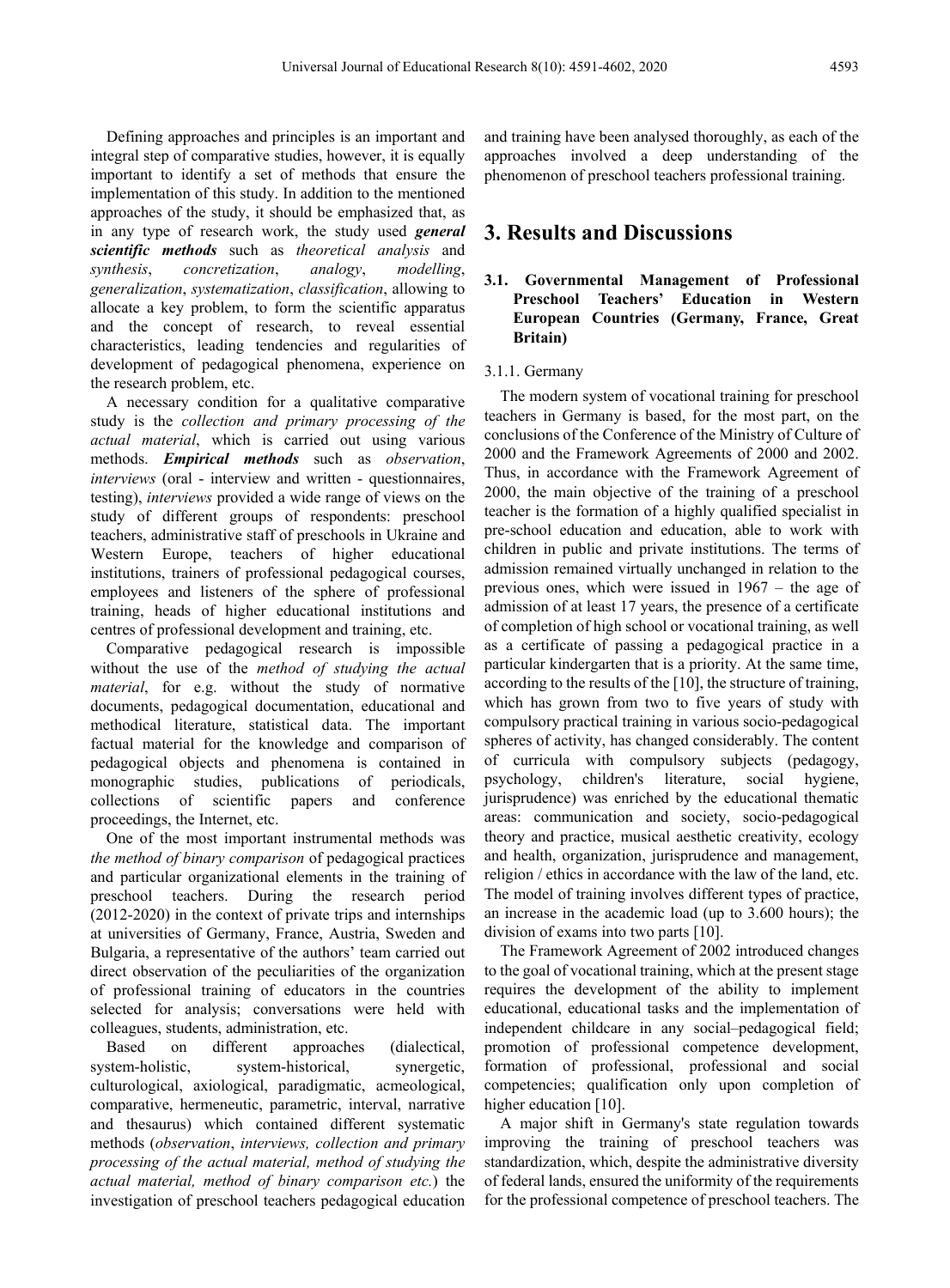list of competencies and standards that have been written in courses in curricula and programs is correlated with the competencies presented in the standards and pedagogical training requirements developed by the Mixed Commission for Teacher Education in October 2000 [11] and implemented on the basis of the reform of December 16, 2004 – "Teacher Education Standards: Teacher Education", which became one of the most important reforms in the pedagogical education of Germany. The provisions of the document regulated the main professional competencies of teachers, which had to be observed throughout the territory of the Federal Republic.

In the document "Standards for teacher training: pedagogical industry" it was noted that the Permanent Conference of the Ministry of Culture considers the central task of ensuring the quality of school and other types of education. An important element in the realization of this task and the development of the entire education system is the introduction of standards and control over their compliance.

### 3.1.2. France

In general, the pre-school teacher training in France, according to the results of a study by the Organization for Economic Cooperation and Development, is determined by the highest quality among the countries of Western Europe [12]. So, only in France, the professional training of a preschool teacher in terms of value equates to the professional training of primary and secondary school teachers; only in France a clear priority has been given to obtaining university teaching education (in Germany, higher professional schools, pedagogical institutes, in the UK professional schools, higher vocational schools, institutes, colleges, universities). Despite the coherent system of vocational training, the availability of flexible mechanisms for the training of preschool education professionals, French experts in preschool education and academics are concerned about the fact that teachers of pre-school establishments prepare to work with preschool children according to the model of the school system and explain this by the  $1991$  reform  $-92$  years old. Scientists argue that while integrated training contributes to the coherence and continuity between pre-school and primary education and educates unified and universal educators, the opportunity to provide adequate practical training for preschool education teachers, which does not involve the organization of education, and the organization of the child's development environment and leisure. This means that the content of pre-school education from two years is formed by a disciplined-oriented approach (eg, French, mathematics, computer science) inherent in elementary school, but this approach is not correct in pre-school education, where the educational process is carried out within the framework of an interdisciplinary approach. In addition, the practice during the basic training of future teachers in preschool institutions is an essential element in

the development of professional competence. Experts emphasize that the training of future preschool teachers and primary school teachers, which focuses only on "school-oriented learning" of children, depriving future educators of the opportunity to study properly and practice in work with preschool children, will result in the result that pre-school education will lose its developmental function and will become an accompanying element for the elementary school. Compared to some other European countries, for example, in Sweden and Spain, the percentage of future teachers in pre-school institutions in France who received relevant certificates of pre-school education during their studies at a higher educational institution is rather low [13]. Scientists consider the solution to this problem in improving professional standards in accordance with European requirements and in clearly shaping the professional competences of future specialists [14].

# 3.1.3. Great Britain

At the present stage of the professional training of pre-school education teachers in the UK, according to the findings of the team of British experts, there is a fairly small proportion of staff working in pre-school educational institutions who have the relevant profession (only 18 to 20% of these staff have basic pedagogical education in the necessary direction of professional activities) [15]. In general, pre-school teacher training in the UK is subordinated to institutions such as: Office for Standard in Education (OFSTED); Social Inspection Services (SIC) – Social Services Inspection (SS); Teacher Training Agency (TTA); Qualifications & Curriculum Authority (QCA); National Early Years National Training Organizations (EYNTO); Quality Assurance Agency (QAA) [16].

The major reforms in UK pedagogical education are related to the "Rules for Teaching Education", "Basic Teaching: Program Approvals" and "Basic Teacher Training Reform" documents that identified the state strategy and tactics of teacher training in the country [17]. In general, the formation of the system of pedagogical education in the UK and the system of training preschool teachers, in particular, took place in a radically opposite direction of development than it was in other Western countries, namely continental Europe, where, as a rule, the system develops from centralized education management to decentralized. In the UK, changes have taken place in the direction of complete administrative autonomy [18] to strict regulation, control and monitoring by public authorities [19], at the present stage, autonomy is maintained only in terms of financing [20].

Until the 1930s, the main content of pedagogical education in the United Kingdom was independent education, personal growth, diversity and freedom to choose forms, methods and tools for organizing an open democratic educational process [21]. There was no state-regulated National Curriculum for Professional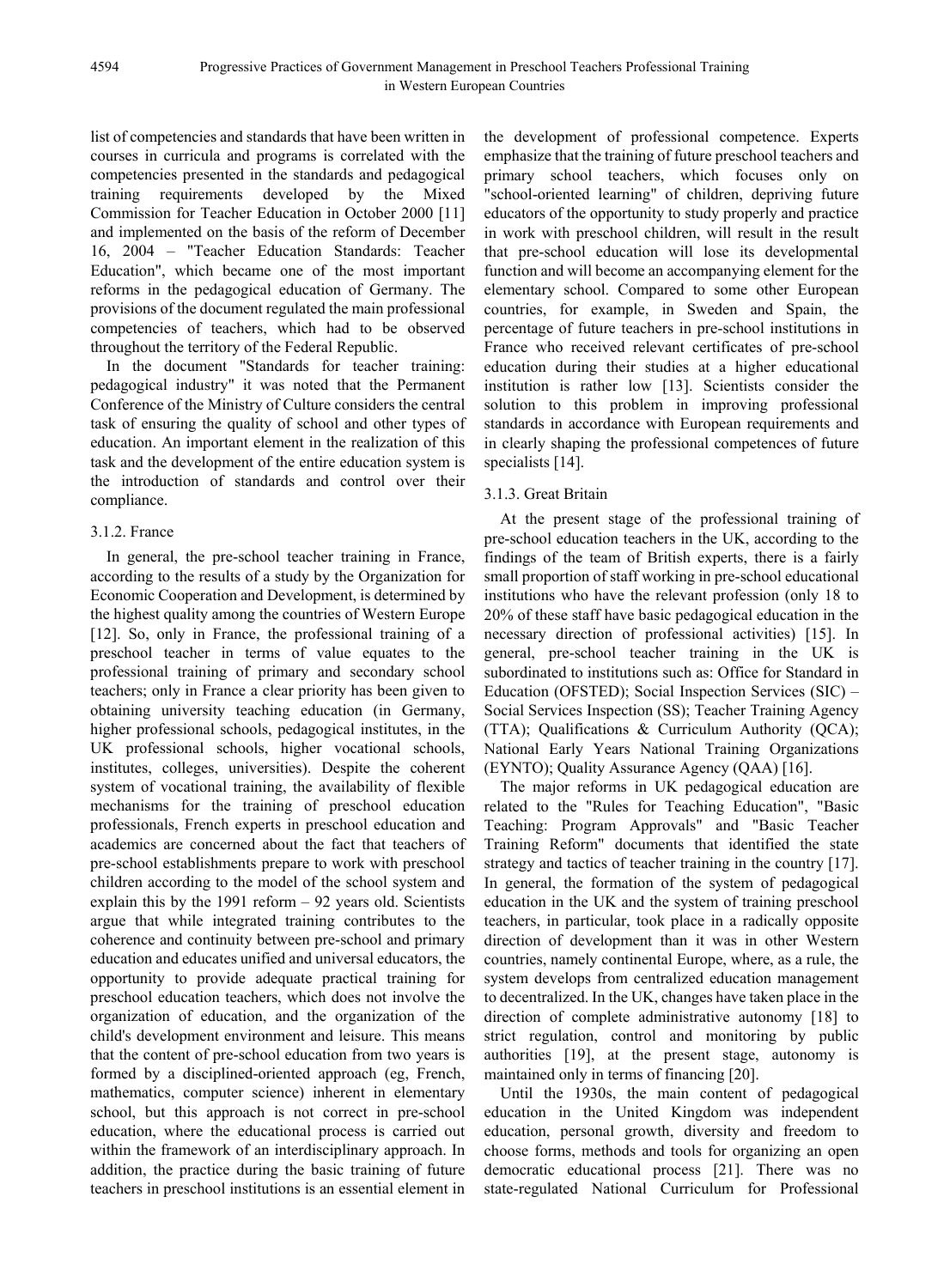Teacher Education, and university lecturers enjoyed greater autonomy than their counterparts in continental Europe. Teacher education was acquired at universities, polytechnics or colleges of education and had rather free criteria in professional qualifications and specialties. Since the 1970s, such an approach to teacher training has been called into question, and as a consequence, the National Curriculum (National Curriculum) was published in 1988, which identified further transformational changes in the professional-pedagogical education of all teachers in Great Britain. The logical continuation of such changes was an increase in the requirements for the teaching profession as a whole [19], and the Council for Accreditation of Teacher Education (CATE) was founded in 1984, which in 1994 was replaced by the Teacher Training Agency (TTA). The Council, subsequently the Agency, determined the contents of the programs of vocational training of teachers, in which the emphasis shifted from theoretically oriented (pedagogy, psychology, sociology, etc.) [22] to practical-oriented subjects [23]. These changes were not accidental and reflect very precise policies in the field of pedagogical education, initiated by even conservative governments, Margaret Thatcher and John Major, and the further implementation of reforms was carried out by the government of Tony Blair, for the words of which the school 1970-1980 did not meet the new standards of education and were not able to form the competencies required for the labor market [24]. T. Blair argued that: "... education is one of the main priorities of the government. Teaching a profession is crucial for our mission ... The Government's Green Paper sets out proposals for improving the teacher's profession ... These proposals have created the prerequisites for the most fundamental reforms of the pedagogical industry, which are aimed at high-quality state regulation of the system of pedagogical education" [25].

Reforms initiated by the Labor Government contributed to the implementation of the Unified National Curriculum, which was developed since 1988 and which justified the feasibility of centralized state control over the quality of vocational training, and there was a change in the focus of professional training on the process for results. In general, the educational policy was determined by the focus on the unification of professional requirements for teachers, which was manifested in standardization, the definition of precise standards for pedagogical education, in particular the introduction of the Qualified Teacher Status (QTS), which is a kind of official quality certificate of professional teacher's skills All these reforms in the pedagogical education system have contributed to the expansion of the range of opportunities for teaching in the UK. So, according to a study by the European information network

on education, "a consistent model is the most common way of obtaining a profession of a teacher ..." From the late 1980s to the early 1990s, a number of alternative ways of pedagogical education and the status of a qualified teacher were formed got the opportunity to receive education, while working part-time. That meant the teacher could study without leaving the work for it within 2 or 3 years. They called these teachers like a practicing one. After providing of alternative ways of pedagogical education, teachers have got the possibility to get the higher professional education and previous pedagogical practice and education was taken into account [25].

On the whole, such radical transformations in pedagogical education and preschool education were aimed at: facilitating better assimilation by the future preschool teachers of basic professional knowledge; Reduce the impact of universities on vocational training through the introduction of alternative vocational training programs; to train teachers of a new class that would effectively organize the educational process and implement well-defined goals [26].

Recent studies convinced of the need for further strategic activity of the state in the direction of improving the system of vocational training of preschool teachers: since the question of the ratio of wages to different qualifications of pre–school teachers and working conditions has not been determined to date, the state directs its activities to develop mechanisms for solving this problem [27]; requires the correction of the content of the curricula of vocational training (the theoretical training of teachers is not fully correlated with the content of preschool education) [27]; out of concern was the issue of developing standards for training on the basis of cooperation with employers and practitioners; The settlement needs a question of the role of preschoolers institutions and their partnerships, in accordance with the latest recommendations of the Ministry of Education with institutions for the training of preschool educators in the UK; in connection with the growing diversity of society in the UK, the prospect sees the need for a broadly profiled staff training for working with immigrant children and their families; development of vocational training programs for postgraduate study [27]; requires the correction of the content of the curricula of vocational training.

The carried out characteristic of the practice of management of professional training of preschool teachers gave the chance to systematize features of educational strategy of development of pedagogical preparation of experts of the specified branch and to allocate common and distinctive signs with the Ukrainian system of pedagogical education (Table 1).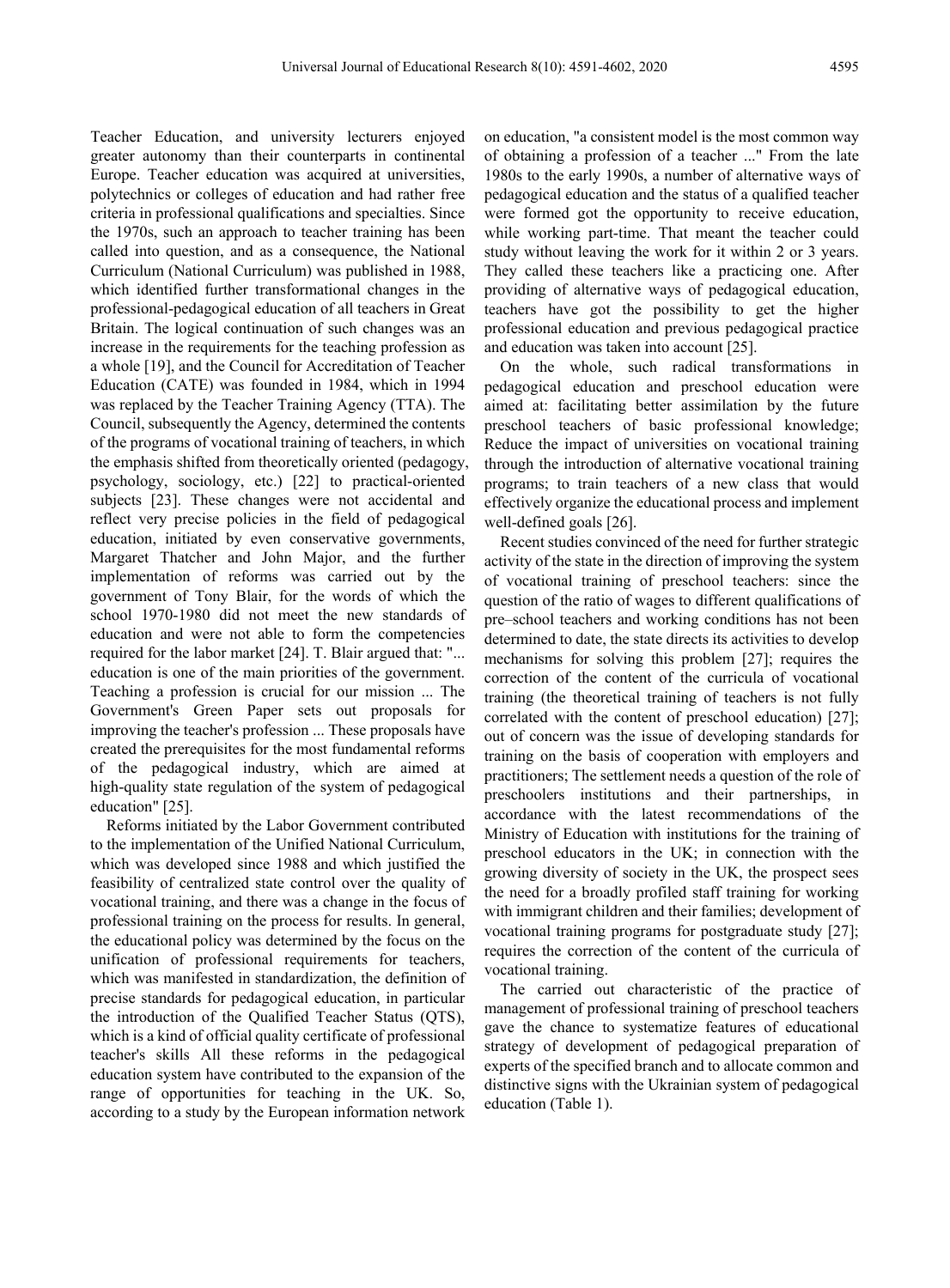| Western European countries                                                                                                                                                                                                                                                                                                                                                                         | Ukraine                                                                                                                                                                                                                                                                                                                                                                                  |  |  |  |  |  |
|----------------------------------------------------------------------------------------------------------------------------------------------------------------------------------------------------------------------------------------------------------------------------------------------------------------------------------------------------------------------------------------------------|------------------------------------------------------------------------------------------------------------------------------------------------------------------------------------------------------------------------------------------------------------------------------------------------------------------------------------------------------------------------------------------|--|--|--|--|--|
| value-oriented directions                                                                                                                                                                                                                                                                                                                                                                          |                                                                                                                                                                                                                                                                                                                                                                                          |  |  |  |  |  |
| readiness to ensure the processes of globalization and informatization<br>of society, understanding, respect for European legal obligations in<br>the context of human rights, openness to different cultures, will to<br>peaceful coexistence, concern for ecological balance in Europe and<br>the world, readiness to protect freedom, democracy and human rights,<br>the will to ensure peace   | intensive European integration of higher education of Ukraine<br>into the European educational space, orientation of professional<br>training to ensure observance of all rights and freedoms                                                                                                                                                                                            |  |  |  |  |  |
| institutional priorities                                                                                                                                                                                                                                                                                                                                                                           |                                                                                                                                                                                                                                                                                                                                                                                          |  |  |  |  |  |
| ensuring the functioning of the system of professional training of<br>teachers in European countries and providing opportunities for<br>vocational education in various educational institutions in order to<br>ensure equal access to high quality education for all those wishing to<br>join professional activities in the preschool field)                                                     | there is a constant process of renewal, expansion, development,<br>implementation and application of innovative forms, methods and<br>teaching aids, taking into account the best domestic and foreign<br>experience of pedagogical education, which will provide quality<br>and effective formation of professional competence of preschool<br>teachers                                 |  |  |  |  |  |
| system-structural                                                                                                                                                                                                                                                                                                                                                                                  |                                                                                                                                                                                                                                                                                                                                                                                          |  |  |  |  |  |
| adaptation and unification of certain aspects of the functioning of the<br>system of professional training of teachers in different European<br>countries, mutual recognition of diplomas, determination of the<br>content of education, equalization of terms of study and degrees of<br>education                                                                                                | Ukraine's accession to the Bologna Process<br>provides.<br>respectively, for the decentralization of institutions providing<br>professional pedagogical training and the reorientation to a<br>three-cycle system of professional training (bachelor, master,<br>doctor)                                                                                                                 |  |  |  |  |  |
| technological and conceptual                                                                                                                                                                                                                                                                                                                                                                       |                                                                                                                                                                                                                                                                                                                                                                                          |  |  |  |  |  |
| introduction<br>multicultural<br>(multicultural)<br>approach,<br>of<br>a<br>personality-oriented, competence-based, axiological, acmeological<br>and practice-oriented approach to research-based education, etc.                                                                                                                                                                                  | introduction of European approaches to professional training of<br>educators and other employees of the preschool industry,<br>including: competence, taking into account the acmeological,<br>holistic approach, reorientation of professional training to<br>acmeological principles, implementation of personality-oriented<br>concept in the organization of the educational process |  |  |  |  |  |
| strategic                                                                                                                                                                                                                                                                                                                                                                                          |                                                                                                                                                                                                                                                                                                                                                                                          |  |  |  |  |  |
| unification of standards of pedagogical education, their development,<br>identification of factors, search of mechanisms and principles of<br>adaptation of standards of pedagogical education to the European<br>qualification framework for the purpose of strengthening of<br>communications and establishment of cooperation in the field of<br>higher education with other European countries | the National Qualifications Framework (NQF) has been<br>developed, and the reference point for the professional training of<br>preschool teachers in Ukraine is also the educational and<br>qualification characteristics (EQF), which are in line with the<br>National Qualifications Framework;<br>standards at the present stage are only in the process of<br>development            |  |  |  |  |  |

#### **Table 1.** Educational policy in the field of professional training of preschool teachers in Western Europe and preschool education specialists in Ukraine

**Source**: systematized by the author

The generalized strategic objectives of educational policy presented in comparative table 1 show that in Ukraine the following areas need to be finalized: regulatory framework aimed at reorienting higher education, entering not only the European educational space with regard to informatization, but also the global space, which provides for the strengthening of the principle of "open society", tolerance, multicultural orientation of professional training for peaceful coexistence; needs normative and legal improvement of the issue of expansion and variability of professional training of the network of educational institutions that provide professional training of preschool teachers; the question of the mechanisms of recognition of scientific degrees remains open, the standards remain undeveloped.

Therefore, in our opinion, the experience of Western European countries in regulating the processes of reforming the professional training of preschool teachers will be valuable in the context of the implementation of the tasks and main provisions of the Bologna Declaration in

Ukraine. Thus, to ensure the process of unification of professional requirements for preschool teachers, harmonization of management principles of pedagogical education, transition to a two-phase system of professional-pedagogical training, organization of two consecutive stages of training in commensurate terms, a number of laws and regulations were adopted in Western Europe.

# **3.2. Characteristics of Qualifications Requirements to Preschool Teachers in Western European Countries**

# 3.2.1. France

It should be noted that before 1991-1992, the training of preschool teachers working in "maternity schools" was carried out according to separate programs, different from the programs of vocational training of primary school teachers. After receiving a certificate of secondary education, entrants who intended to receive the profession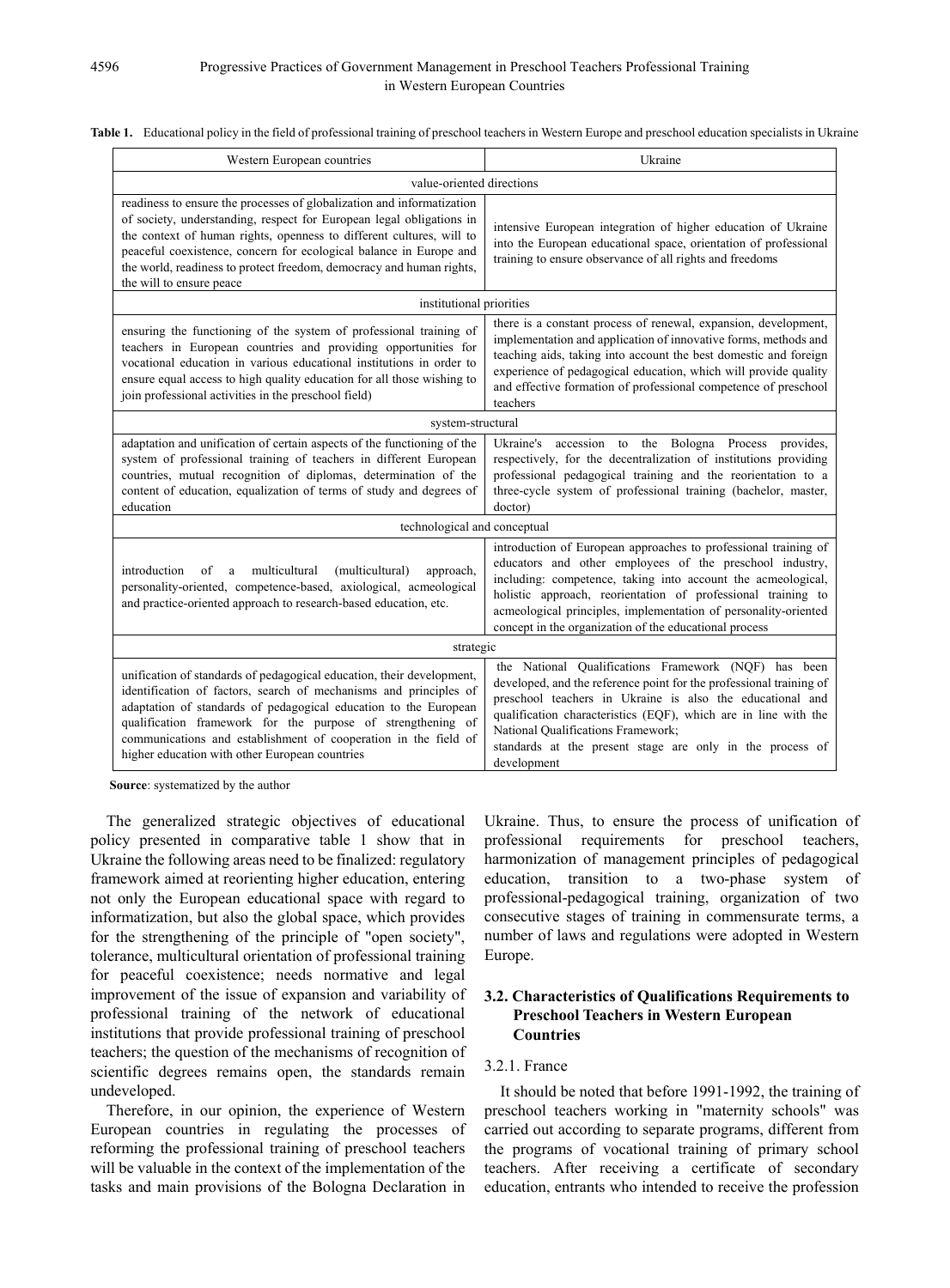of a preschool teacher enrolled in courses of 2 years of professional training for ordinary career-oriented colleges. After successful completion of such colleges, graduates had the right to work only in the field of preschool education.

"Teacher training is key to success in education," says French education minister Najat Vallaud-Belkacem. "All modern studies prove that the progressive professional development of a student depends to a large extent on the professionalism of the teaching staff. Composition, therefore, the quality of teaching teachers in higher education is the quality of training a teacher who works in the field of pre-school, secondary or general education. That is why the training of teachers from different parts has such an important place in the school reform program" [28].

From 2010-2011, the issue of the qualifications of teaching staff working in the field of pre-school education acquired a new stage of development, and the result of reforms in the system of preschool and pedagogical education in France was the requirement to obtain a master's degree in professional activities in pre-school institutions [29]. Only a bachelor's degree was required for a specified period. The reforms introduced in the 2010/2011 academic year, aimed at standardizing and professionalizing the training of teachers in France, contributed to the introduction of the educational qualification level "Master". At the same time, there are still contradictions between academic and professional training [30].

#### 3.2.2. Great Britain

Since the 1980s, several educational reforms have been initiated in the UK aimed at developing qualifications of graduates in specialties related to the pre-school sector. Among such reforms is the introduction of compulsory Early Childhood Studies Bachelor Degrees and National Professional Qualifications at the Joint Leadership Center (NPQICL) to support the leaders of children's centers.

The introduction of the EYPS status, which is one of the four models of professionalization and career development in the United Kingdom, is considered an important stage in educational policy and has contributed to the European level in this area of pre-school teacher training. Such changes have intensified the professional training of pre-school workers in the UK, who had already worked in the system of pre-school education, education, and care. As of 2011, about 10,000 practicing teachers and practitioners were involved in the process of professional certification in order to obtain the status of a professional in preschool

education, which is achieved through the combination of formal training and assessment of practical activities by involving one of four models of professional training of teachers in the Great Britain Applicants who qualify for the status of a pre-school education professional must demonstrate that they have mastered all 39 standards of professional training [31].

At the present stage, the creation of the Council for the Accreditation of Teacher Education (CATE) was an important step towards improving the content of teacher training in the United Kingdom, with the creation of which the process of regulation and streamlining of training courses began within the framework of basic pedagogical training in the country. With the help of RAPO and the inspection service, the government carries out accreditation of courses, exercising control over the curriculum, requirements for the development of courses, number of hours, etc. The research in [17] shows, that in this way the implementation of the standardization process of vocational and pedagogical training in the United Kingdom is carried out. As in Germany and France, standardization in Britain causes ambiguous reactions among researchers, because in the programs and curricula, according to the requirements of the state, not only the content of normative disciplines is regulated, but also their duration and peculiarities of obtaining qualification [17].

The standardization of pedagogical education positively influenced the quality of not only vocational training of teachers but also the quality of educational services at different levels of education [11]. The first advantage of implementing the standards of pedagogical education was that they became a comprehensive description of the complex of professional duties and the necessary competences of teachers in a clear outline of specific terms that characterize qualifications and professional responsibilities. The standards contributed to the systematization and the hierarchy between the first and second stages of university pedagogical education. The standards defined competence and competence of teachers who must be formed at different stages of vocational training. The second advantage of the standards of pedagogical education is that their introduction contributed to the further development of the function and professional duties of teachers (control over professional development and development, promoting the development of an educational institution in which the teacher works, etc.).

Characteristics of qualifications requirements for preschool teachers in western European countries are allowed to present the comparative table of their common and different aspects (Table 2).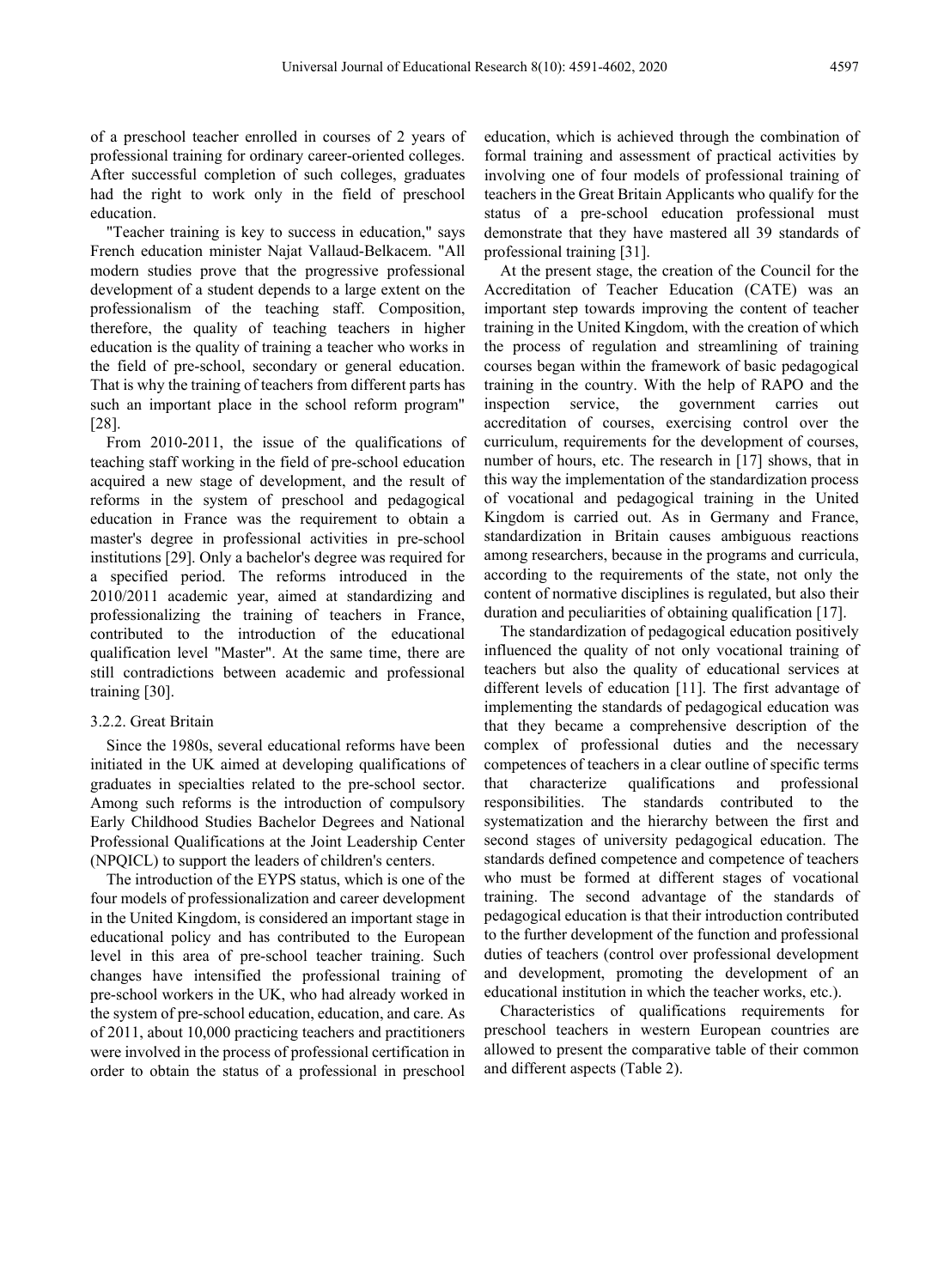| Preschool teachers qualifications in Western Europe                                                                                                                                                                                                                                                                                                                                                                                                                                                                                                                                                                                                                                                                                                                                                                                                                                                                                                                                                                                                                                                                                                                                                                                                                                                                                                                                                                                                                                                                                                                                                           | Preschool<br>teachers qualifications in<br>Ukraine                                                                                                                                                                                                                                                                           |
|---------------------------------------------------------------------------------------------------------------------------------------------------------------------------------------------------------------------------------------------------------------------------------------------------------------------------------------------------------------------------------------------------------------------------------------------------------------------------------------------------------------------------------------------------------------------------------------------------------------------------------------------------------------------------------------------------------------------------------------------------------------------------------------------------------------------------------------------------------------------------------------------------------------------------------------------------------------------------------------------------------------------------------------------------------------------------------------------------------------------------------------------------------------------------------------------------------------------------------------------------------------------------------------------------------------------------------------------------------------------------------------------------------------------------------------------------------------------------------------------------------------------------------------------------------------------------------------------------------------|------------------------------------------------------------------------------------------------------------------------------------------------------------------------------------------------------------------------------------------------------------------------------------------------------------------------------|
| Germany<br>Employee of a preschool educational institution (Youth / Child Care Worker);<br>Childcare Workers:<br>State-approved Child Care Specialist;<br>Educator of the House of Pestalozzi-Frobel-Haus;<br><b>State Recognized Educator:</b><br>State-recognized teacher of the Academy of Special Education and Social Work (Teacher<br>Specialized Academy for Educational Social Work);<br>Teacher of the School of Special and Social Education (State Registered Educator Specialized<br>School for Social Pedagogic);<br>State Accredited Teacher; Social Recognized Social Educator;<br>Social pedagogue of the State Technical College of Social Education;<br>State-recognized preschool teacher, educator (State Recognized «Erzieher» (Educator/Early<br>Childhood Educator))<br>France<br>"Preschool teacher" (Éducatrice / éducateur de jeunes enfants);<br>"School teacher" or "school teacher" (Professeur de écoles);<br>Preschool teachers-pediatricians (Puéricultrices - pediatric nurses, pediatricians);<br>Agents of territorial preschools (Agent territorial specialisé des écoles maternelles);<br>Babysitters for day care for children (assistantes maternelles);<br>For the field of postgraduate education in France prepare "instructors of pedagogical staff"<br>United Kingdom<br>Early years teacher with OTS status;<br>Early and Professional Preschool Teacher with Early Years Professional with EYP status;<br>Early preschool child care teacher with different job titles: child nurses / child care teachers,<br>assistant workers, accompanying teachers, etc.); | Educator:<br>Educator of a preschool educational<br>institution;<br>Educators-methodologists of preschool<br>educational institution:<br>Director (Head) of<br>preschool<br>a<br>educational institution:<br>Director of the educational complex<br>"Preschool educational institution -<br>general educational institution" |

|  |  | <b>Table 2.</b> Features of qualifications in Western Europe and Ukraine |  |  |  |  |
|--|--|--------------------------------------------------------------------------|--|--|--|--|
|--|--|--------------------------------------------------------------------------|--|--|--|--|

The variability of qualifications in Western Europe is very wide and is due to the specifics of the work and functional responsibilities of preschool teachers, while in Ukraine according to the Order "On approval of educational and qualification characteristics of scientific and pedagogical staff" the list is represented by only five qualifications with their descriptors, as shown in the comparative table "Features of the names of qualifications in Western Europe".

Thus, it will be promising to expand the list of qualifications of preschool education workers in Ukraine, taking into account Western European qualifications, which are characterized by a wide range and variability. In addition, it is important to form different descriptors (descriptions) of these qualifications, taking into account the domestic traditions of professional training of preschool teachers, as recourse to the experience of developing qualifications will ensure the implementation of the European concept of "broad access to vocational education for all" in Ukraine.

# **3.3. Characteristics of Modern Preschool Teachers' Professional Education System Functioning in Western European Countries**

#### 3.3.1. Germany

In general, education policy in Germany in the field of pedagogical education can be represented in two stages:

- the first, so-called "umbrella", for professional-pedagogical education, was the introduction of standards;
- the second "professionalization", which included the direction of professional training for the specification of professional competences and continuous professional training [32].

The functioning of the system of vocational training of preschool teachers in Germany at the present stage is characterized by tendencies of integration into the European educational space, which manifests itself in the following aspects: at the strategic level – the priority of vocational training of a preschool teacher is the formation of a highly qualified competent specialist in pre–school education and upbringing able to work with multinational contingents. children (gifted children, children with special needs, children of immigrants, refugees, children from incomplete ones and dysfunctional families, etc.) in different type (traditional preschool education institutions, convenience orphanages, rehabilitation centers and centers of primary and preschool education, etc.) and ownership (state, municipal, public and private) kindergartens); at the functional level – an increase in the period of education for preschool teachers (modern training for "bachelor" involves at least four or five years of study at a higher school or university respectively and obtaining a minimum level of professional competence as a graduate); the state provides and supports student mobility within the various higher educational institutions of the country and the EU;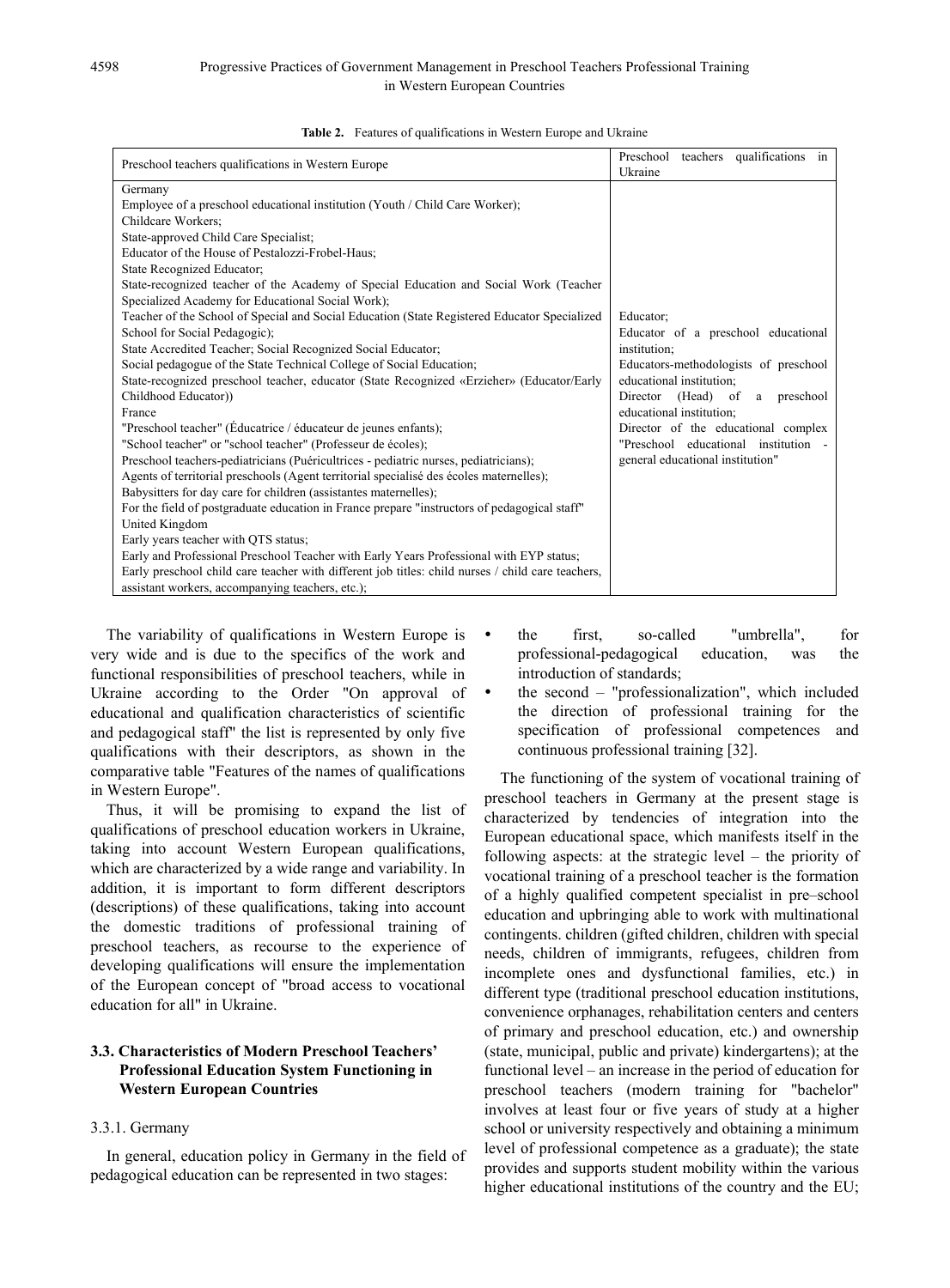expanding educational services for the benefit of students; at the contextual level – the content of pre-school teacher training programs in Germany, depending on educational policy, and based on the Resolutions of the Standing Conference of the Ministers of Culture of the federal states "General State Requirements for the Common Content of Case Studies and Content of Vocational Training in Teacher Training" is constantly expanding, the shift of emphasis is in the direction of practical training.

#### 3.3.2. France

The application of functional analysis of the system of vocational training of preschool teachers in France allowed to generalize the following general tendencies of its development at the present stage: at the strategic level – creation of conditions and provision of multifunctional pedagogical education that is capable of responding to dynamic changes in the development of society and its requirements; at the functional level – the constant development and transformation of the network of educational institutions for the training of preschool teachers with the aim of obtaining university-level teaching staff – Universities (1989) and subsequently Higher Schools for Education Professionals (2013); creation of flexible mechanisms for vocational training and education of a preschool teacher (integrated system of vocational training of preschool teachers and primary school teachers); the tendency to increase the period of vocational training (five years of study in high school) and increase the requirements for qualification (priority is recognized by the master's educational level of preschool teachers, at the contextual level – the contents of the programs of the French system of vocational training of preschool teachers is constantly dependent on the concept of preschool education ; the gradual implementation of the conceptual provisions of the concept of "continuous learning" – the development of mechanisms for transforming auxiliaries and parenting pediatricians (puériculture) and the acquisition of their qualified education by a preschool teacher, the opportunity for teachers of pre-school children (jeunes enfants) to qualify elementary school teachers (éducatrices) and vice versa; in the education sector of "maternal schools" (école maternelle), the transformation of the vocational training of these qualifications of the director of an educational institution (conseilleres pédagogiques) or inspectors.

#### 3.3.3. Great Britain

The development of the early childhood education and care (ECEC) system in the United Kingdom (as in the case of England) dates back to the mid-1990s. The directions of educational policy in this area of pedagogical training included:

- a). the introduction of the Integrated Qualifications Framework (IQF) or the literally Integrated Qualification Framework, the purpose of which is to establish a structure of equivalence of qualifications for all occupations associated with the system of preschool education;
- b). the introduction of the status of a qualified preschool teacher or more closely to the contents – Early Years Professional Status (EYPS).

The analytical review showed that governmental management is the tool for regulations and improvement of teachers' higher educational system and determines its reformation, thus it can be viewed as the perspective direction of improvement of the teaching education policy and effective tool of its development.

Due to legislative initiatives in the field of professional training of preschool teachers, the terms of professional training, educational degrees and qualifications have also changed.

The terms of professional training for obtaining one of the two main educational degrees "bachelor" and "master" have the following limits: training for a bachelor's degree in Western Europe is from 3 to 4 years on a full-time basis, and from 3- x to 6 - in absentia; obtaining a master's degree, depending on the direction is calculated from 1 to 1.5 years, if the master's degree is professional and from 1.5 years to 2 years in research-oriented education. Addressing the issue of terms of professional training of employees of preschool educational institutions in domestic universities, it should be noted that bachelor's education in Ukraine is obtained within four years, if the entrant "came from school", and from 1.5 to 2.2-2.5 years, if it is a graduate of a college or pedagogical school.

As for the network of educational institutions for preschool teachers, we can also present it in the form of a comparative table (Table 3).

Promising further development is the expansion of the network of educational institutions for preschool education workers in Ukraine with alternative existing institutions. For example, prototypes of German professional or vocational schools of social pedagogues (technical schools of social pedagogy); technical schools, higher vocational schools, higher pedagogical schools, vocational training and retraining centers, transcultural pedagogy centers typical of Western Europe, regional vocational academies in social pedagogy, private correspondence schools. It is possible to follow the analogy of the French experience and unite all educational institutions for the professional training of preschool teachers into one large conglomerate, as a generating center of advanced pedagogical ideas, which uniformly regulates the system of professional-pedagogical education. British university-type schools are interesting for borrowing.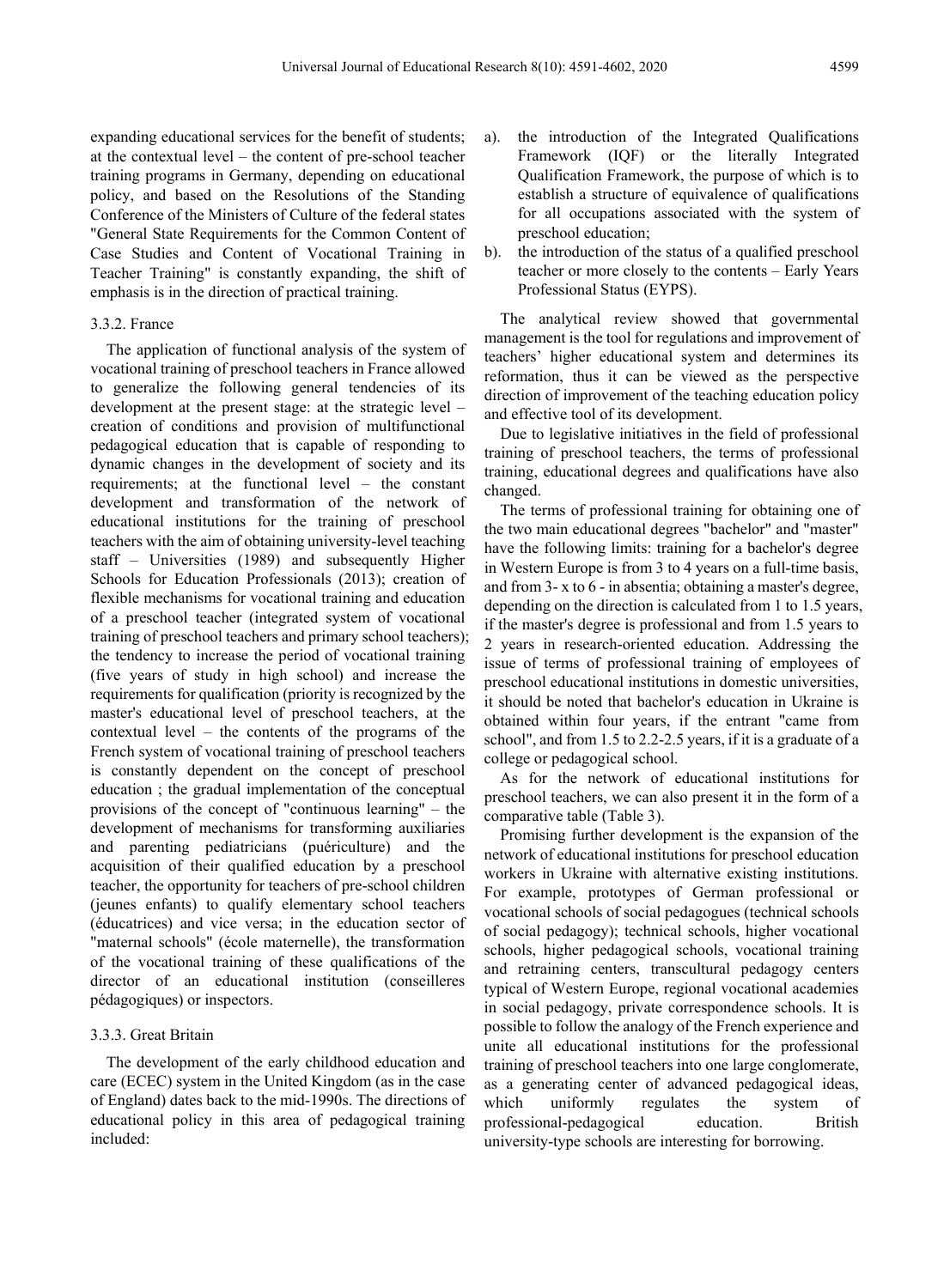| <b>Western European countries</b>                                                                                                                                                                                                                                                                                                                                                                                                                                                                                                                                                                                                                                                                                                                                                                                                                                                                                                                                                                                                      | <b>Ukraine</b>                                                                                                                                                                                                                                       |  |  |
|----------------------------------------------------------------------------------------------------------------------------------------------------------------------------------------------------------------------------------------------------------------------------------------------------------------------------------------------------------------------------------------------------------------------------------------------------------------------------------------------------------------------------------------------------------------------------------------------------------------------------------------------------------------------------------------------------------------------------------------------------------------------------------------------------------------------------------------------------------------------------------------------------------------------------------------------------------------------------------------------------------------------------------------|------------------------------------------------------------------------------------------------------------------------------------------------------------------------------------------------------------------------------------------------------|--|--|
| Germany: vocational colleges and schools, gymnasiums, higher pedagogical schools equivalent to<br>universities, pedagogical institutes, vocational academies and universities;<br>France: pedagogical colleges, university-type institute for teacher training;<br>United Kingdom: institutes, colleges, research institutes and universities, university-level colleges,<br>Department of Higher Education Innovation and Qualifications,<br>Germany: advanced training centers (pedagogical centers), regional vocational academies in social<br>pedagogy, Wilhelm Buchner Private Correspondence School in Darmstadt, German Institute of<br>Correspondence Courses, city teacher training institutes;<br><i>France</i> : higher education institutions for the training of education professionals, institutes of<br>additional pedagogical education and the National Center for Pedagogical Documentation,<br>Regional Centers for Pedagogical Documentation;<br>Great Britain: institutes, research institutes and universities | Pedagogical schools and colleges,<br>institutes, universities, institutes of<br>advanced training, institutes of<br>postgraduate education<br>educational and research institutes,<br>centers of advanced training, centers<br>of practical training |  |  |

**Table 3.** Network of vocational training institutions for preschool teachers in Western Europe and Ukraine

**Source**: systematized by the author on the basis of the analysis of features of functioning of systems of professional pedagogical preparation of personnel of preschool education in the countries of Western Europe and Ukraine

Comparative analysis of administrative management, network of educational institutions, qualification requirements and names of specialties allow to determine the prospects of professional pedagogical education in the direction of building effective management interaction between structural components, to expand the list of educational institutions that can provide vocational education not only within higher education institutions. . Thus, the analysis of the functioning of the system of professional training of preschool teachers in Western Europe revealed that it is decentralized in Germany, due to the administrative structure of the country, but at the national level is determined by the Permanent Conference of the German Ministry of Culture in the field of education and culture.

Based on the comparative analysis presented in Table 1, 2, 3, it should be noted that the system of professional training of preschool teachers for France, Great Britain and Ukraine is characterized by the traditional centralized interaction between government agencies and educational institutions providing professional training. The domestic system of professional pedagogical education is characterized by a trend of decentralization, which is reflected in the new version of the Law "On Higher Education" of July 7, 2014 [33]. As already it was mentioned, there is a limited and narrow network of educational institutions that provide training for preschool teachers in Western Europe and Ukraine, however, common is the functioning of higher education institutions - colleges, institutes, universities, urban institutes of postgraduate education, institutes

# **4. Conclusions**

The investigation of the progressive practices of preschool teachers' professional training in Western European countries made it possible to distinguish the directions of Western European countries' experience implementation into the Ukrainian higher pedagogical education system. These directions are divided into three levels of improvement: governmental, institutional and

procedural.

*At the governmental level*, the improvements are required systematic changes in the development of comfortable decentralization mechanisms for universities autonomy-government. From the experience of the countries of Western Europe, it is possible to distinguish the adoption of new statutes of higher education institutions, the creation of independent associations and professional associations at universities, carrying out expert activities in different areas of pre-service teacher education, conduct objective independent research, develop educational and scientific- research projects, search for professional and financial (to provide patronage funding for the project or research) partners. Positive experience is also seen in the mutual recognition of diplomas at the inter-university level to increase the academic mobility of students.

*At the institutional level*, there is the necessity which is an extension of the network of higher education institutions and other educational institutions providing vocational training for pre-school teachers in Ukraine. In this case, the actual experience of the countries of Western Europe is determined to provide wide opportunities for obtaining both elementary and basic professional pedagogical education in the field of preschool education in the course of education in vocational schools, higher pedagogical schools, high schools, technical schools, special schools, technical and social higher schools, vocational training centres at universities and regional vocational training centres, etc.

*At the procedural level*, work should be focused on the *building of conditions for quality basic education* in the context of the Bologna three-cycle training of bachelors, masters and doctors, which is concerned to the removal of the "specialist" from the initial plans of the educational degree. This means that basic graduate education of a bachelor should fully provide professional preparation for successful teaching activity in the pre-school system.

Within the procedural approach, the Ukrainian universities should work in the directions of rethinking of *continuous professional development of teaching staff*. The quality of services and the level of professional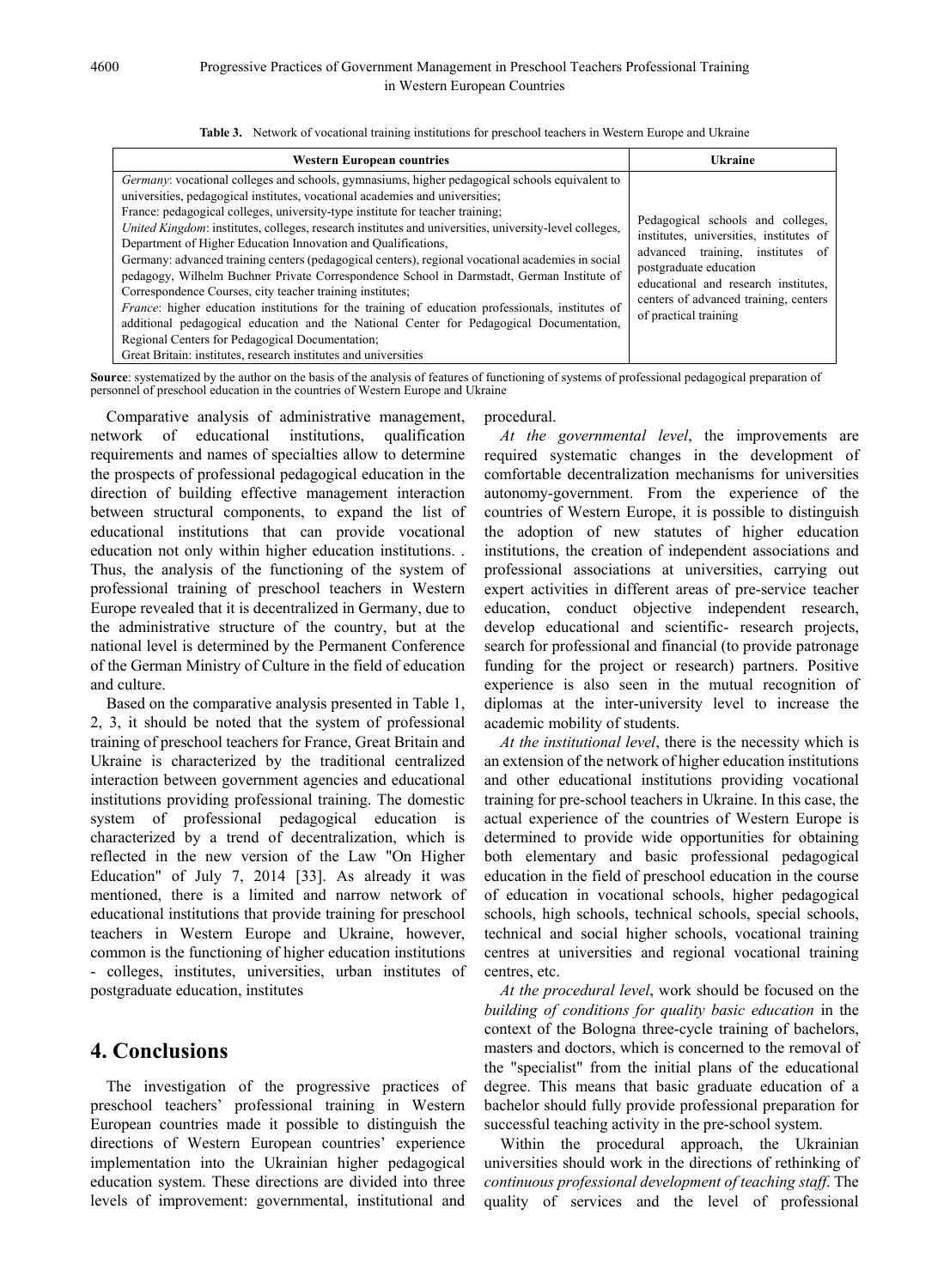competence of pre-school teachers depend not only on the consequences of individual basic training. Diversification and implementation of Western European countries' innovative forms of professionalization provide positive results in further formation and improvement of professional competence of preschool educators: short-term retraining without in-production (eg. specialized or direct vocational training, coaching); several weeks of training in the format of the Union of Practitioners. Involving practitioners in direct research and project development can significantly increase the outcome of their professional activities. Direct professional activity and work in professional development centers on the basis of individual educational institutions can also be a positive experience. Particularly positive is the practice outside the country or region, which is implemented in the countries of Western Europe by state funding for foreign travel of preschool workers.

The good practice is seen in *the introduction of the Integrated Qualifications Framework* and the status of a qualified preschool teacher or more closely to the contents – *Early Years Professional Status* etc.

The investigation of preschool teachers' professional training in Western European countries and identification of fragments of perspective experience for implementation into Ukrainian higher pedagogical system forms the basis for the development of The Conception of preschool teachers' professional training in Ukraine. The content of the Conception is regarded to be presented in the further issues dedicated to the problem of preschool teachers' professional training improvement as not all aspects of positive Western European experience were presented in this article. Thus, the organisational and methods aspect requires the comparative analysis and distinguishing of positive practices implementation and European conceptual basis of preschool teachers training should be also analysed from the perceptive of adaptation to Ukrainian pedagogical education dimension, which builds the next issue aim.

# **REFERENCES**

- [1] M. Friedman, and M. Kuznets. Income from Independent Professional Practice, *National Bureau of Economic Research*, Vol. 194, pp. 81-94, 2014.
- [2] Rethinking education: towards a global common good? *UNESCO*, 2015. Retrieved from https://unesdoc.unesco.org /ark:/48223/pf0000232555
- [3] Revolutionary patterns of education Russia: from tsarism to communism. *Encyclopædia Britannica*. Retrieved from https://www.britannica.com/topic/education/Revolutionarypatterns-of-education#ref47687
- [4] Other European countries. *Encyclopædia Britannica*. Retrieved from https://www.britannica.com/topic/education

/Other-European-countries

- [5] N. Melnyk, N. Bidyuk, A. Kalenskyi, B. Maksymchuk, N. Bakhmat, O. Matviienko, T. Matviichuk, V. Solovyov, N. Golub, and I. Maksymchuk. Models and organisational characteristics of preschool teachers' professional training in some EU countries and Ukraine, *Zbornik Instituta za pedagoska istrazivanja*, Vol. 51, No. 1, pp. 46-93, 2019. https://doi.org/10.2298/ZIPI1901046M
- [6] N. Melnyk. *Theoretical and methodological foundations of professional training of preschool teachers in the countries of Western Europe*, Doctoral dissertation, Uman State Pedagogical University, Uman, Ukraine, 2017.
- [7] I. O. Stashevska. *Problems in using the methods of scientific knowledge*, 2016. Retrieved from http://www.nbuv.gov.ua/ old\_jrn/Soc\_Gum/pspo/2012\_36\_1/stashevs6ka.pdf
- [8] I. Sokolova. Scientific approaches to conducting comparative studies in education, *Educational science = Oświatologia*, Vol. 3, pp. 23-29, 2014.
- [9] B. Wulfson, and Z. Malkova. *Comparative pedagogy: history and contemporary problems*. URIE, Moscow, 2003.
- [10] O. Sulyma. *Professional training of preschool teachers in the higher education system of the Federal Republic of Germany*. NAPN Ukraine, Kyiv, 2015.
- [11] H.-G. Kotthoff, and E. Terhart. Teacher Education in Germany: Traditional Structure, Strengths and Weaknesses, Current Reforms, *Scuola democratica*, Vol. 3, pp. 1-10, 2013.
- [12] *Starting Strong: Early Childhood Education and Care*. OECD, Paris, 2001.
- [13] F. Rosenwald (ed.) *Repères et références statistiques sur les enseignements, la formation et la recherche* [Benchmarks and statistical references on lessons, training and research]. DARES, Paris, 2005.
- [14] *Fenêtre sur Cours, No. 229* [Window on course, No. 299]. SNUipp, 2002.
- [15] P. Moss. Renewed Hopes and Lost Opportunities: early childhood in the early years of the Labour Government, *Cambridge Journal of Education*, Vol. 29, No. 2, pp. 229-238, 1999.
- [16] Briefing of (UNESCO) field staff. *UNESDoc*, 1970. Retrieved fromhttp://unesdoc.unesco.org/images/0000/000008/0 00816EB.pdf
- [17] L. Pukhovska. *Teacher training in Western Europe: community and disagreement*. Higher School, Kyiv, 1997.
- [18] *Resolution concerning updating the International Standard Classification of Occupations*. Retrieved from http://www.ilo.org/public/english/bureau/stat/isco/docs/resol08.p df
- [19] G. Ostinelli. Teacher Education in Italy, Germany, England, Sweden and Finland, *European Journal of Education*, Vol. 44, No. 2(2), pp. 291-308, 2009.
- [20] V. Halstead. Teacher Education in England: Analysing change through scenario thinking, *European Journal of Teacher Education*, Vol. 26, No. 1, pp. 63-75, 2003.
- [21] A. Hargreaves. *Teaching in the Knowledge Society:*